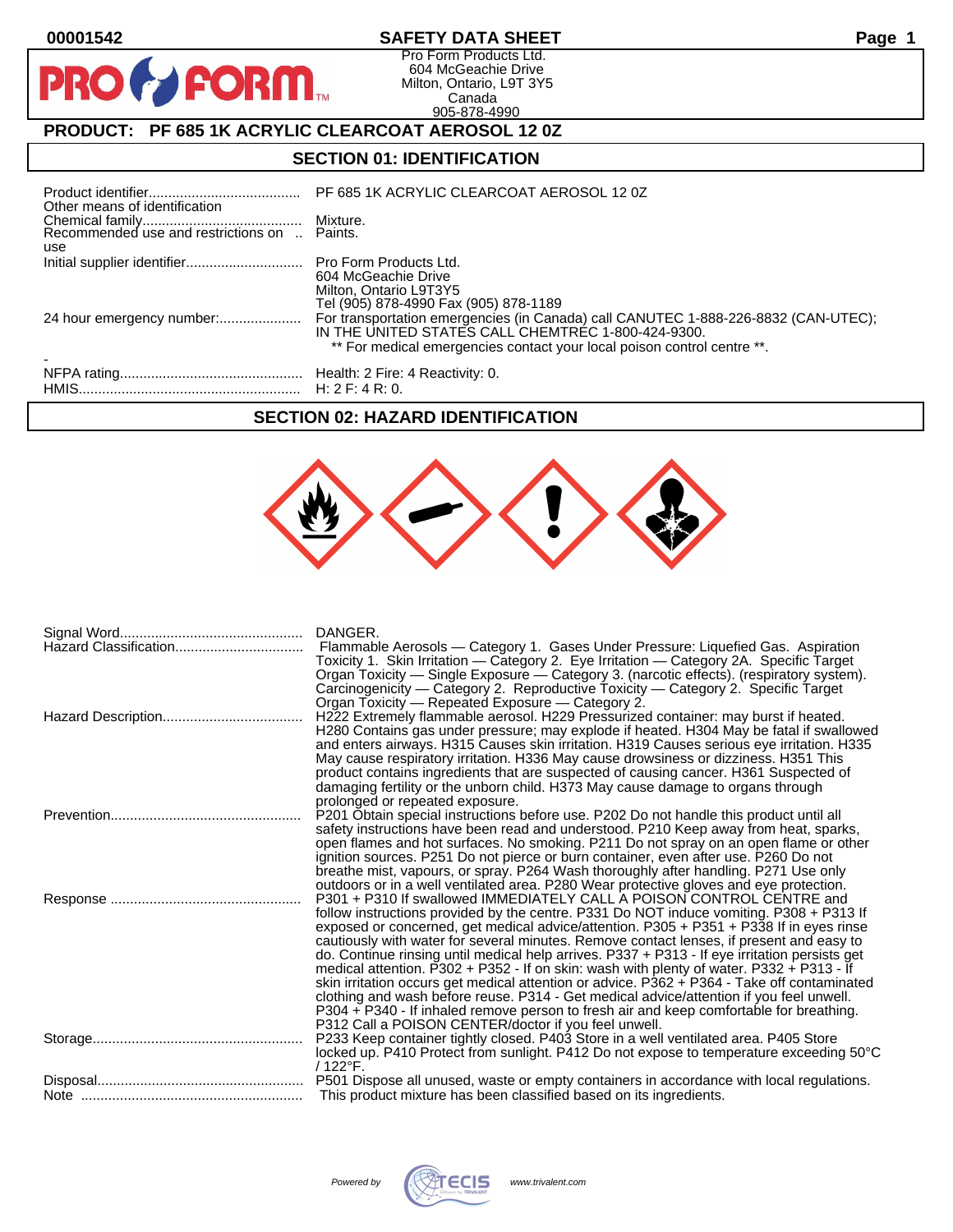| <b>SECTION 03: COMPOSITION / INFORMATION ON INGREDIENTS</b> |                |           |  |
|-------------------------------------------------------------|----------------|-----------|--|
| CHEMICAL NAME AND SYNONYMS                                  | CAS#           | lWT. %    |  |
| Acetone                                                     | 67-64-1        | $30 - 60$ |  |
| Propane                                                     | 74-98-6        | $10 - 30$ |  |
| Solvent naphtha (petroleum), light aliph. (VM&P Naphtha)    | 64742-89-8     | $7 - 13$  |  |
| Isobutane                                                   | 75-28-5        | $3 - 10$  |  |
| Methyl Ethyl Ketone                                         | 78-93-3        | $3 - 7$   |  |
| 2-Propanol, 1-methoxy-, acetate                             | 108-65-6       | $1 - 5$   |  |
| Naphtha (petroleum), hydrotreated heavy                     | 64742-48-9     | $1 - 5$   |  |
| Naphtha (petroleum), hydrotreated light                     | 64742-49-0     | 1-5       |  |
| Xylene                                                      | 1330-20-7      | $1 - 5$   |  |
| Ethylbenzene                                                | $100 - 41 - 4$ | $0.1 - 1$ |  |
|                                                             |                |           |  |

<<The actual concentration(s) withheld as a trade secret>> .

### **SECTION 04: FIRST-AID MEASURES**

| Inhalation                                                       | If inhaled, remove to fresh air. If not breathing, give artificial respiration. If breathing is<br>difficult, give oxygen, obtain medical attention.                                                                                                                                                                                                                                                                                                                                                                      |
|------------------------------------------------------------------|---------------------------------------------------------------------------------------------------------------------------------------------------------------------------------------------------------------------------------------------------------------------------------------------------------------------------------------------------------------------------------------------------------------------------------------------------------------------------------------------------------------------------|
|                                                                  | If ingestion is suspected, contact physician or poison control center immediately. Do not<br>induce vomiting. If spontaneous vomiting occurs have victim lean forward with head down<br>to prevent aspiration of fluid into the lungs. Never give anything by mouth to an                                                                                                                                                                                                                                                 |
|                                                                  | unconscious person.<br>Remove all contaminated clothing and immediately wash the exposed areas with copious<br>amounts of water for a minimum of 30 minutes or up to 60 minutes for critical body areas. If<br>irritation persists, seek medical attention.                                                                                                                                                                                                                                                               |
|                                                                  | In case of contact, immediately flush eyes, keeping eyelids open, with plenty of water for at                                                                                                                                                                                                                                                                                                                                                                                                                             |
| Most important symptoms and effects,<br>whether acute or delayed | least 15 minutes. Obtain medical attention.<br>Harmful if swallowed, in contact with skin or if inhaled. Causes skin irritation. Causes<br>serious eye irritation. Symptoms may include stinging, tearing, redness, swelling, and<br>blurred vision. This product contains ingredients that are suspected of damaging fertility or                                                                                                                                                                                        |
|                                                                  | the unborn child. This product contains ingredients that may cause cancer. Vapors have a<br>narcotic effect and may cause headache, fatique, dizziness and nausea. Causes damage<br>to organs through prolonged or repeated exposure.<br>Treat victims symptomatically. The main hazard from ingestion is aspiration of the liquid<br>into the lungs producing chemical pneumonitis. In the event of an incident involving this<br>product ensure that medical authorities are provided a copy of this safety data sheet. |

### **SECTION 05: FIRE-FIGHTING MEASURES**

| Suitable and unsuitable extinguishing<br>media<br>Specific hazards arising from the<br>hazardous product, such as the nature of<br>any hazardous combustion products<br>Special protective equipment and<br>precautions for fire-fighters | "Alcohol" foam, CO2, dry chemical. In cases of larger fires, water spray should be used.<br>Do not use water in a jet.<br>Extremely flammable aerosol. Aerosol can will explode if heated. Thermal decomposition<br>products are toxic. May include: Oxides of carbon (CO, CO2). Hydrocarbon fumes and<br>smoke.<br>Extremely flammable aerosol. Fire in vicinity poses risk of pressure build-up rupture. In fire<br>situations involving the surrounding area, cool the product down with plenty of water. In<br>case of exothermic decomposition, as indicated by generation of large volumes of smoke,<br>spray immediately and thoroughly with water or pour water on. Firefighter should be |
|-------------------------------------------------------------------------------------------------------------------------------------------------------------------------------------------------------------------------------------------|---------------------------------------------------------------------------------------------------------------------------------------------------------------------------------------------------------------------------------------------------------------------------------------------------------------------------------------------------------------------------------------------------------------------------------------------------------------------------------------------------------------------------------------------------------------------------------------------------------------------------------------------------------------------------------------------------|
|                                                                                                                                                                                                                                           | equipped with self-contained breathing apparatus and full protective clothing to protect<br>against potentially toxic and irritating fumes. Keep run-off water from entering sewers and                                                                                                                                                                                                                                                                                                                                                                                                                                                                                                           |

#### **SECTION 06: ACCIDENTAL RELEASE MEASURES**

other waterways. Dike for water control.

Personal precautions, protective ............ No action shall be taken involving any personal risk or without suitable training. Isolate area equipment and emergency procedures and keep unauthorized people away. Do not walk through spilled material. Wear recommended protective equipment. Ventilate. Open windows and doors to allow air circulation. Dike area to prevent spreading. The use of absorbent socks or spill pillows may be required. Stop leak if safe to do so. Prevent runoff into drains, sewers, and other waterways. Equipment should be grounded.

Methods and materials for containment and cleaning up

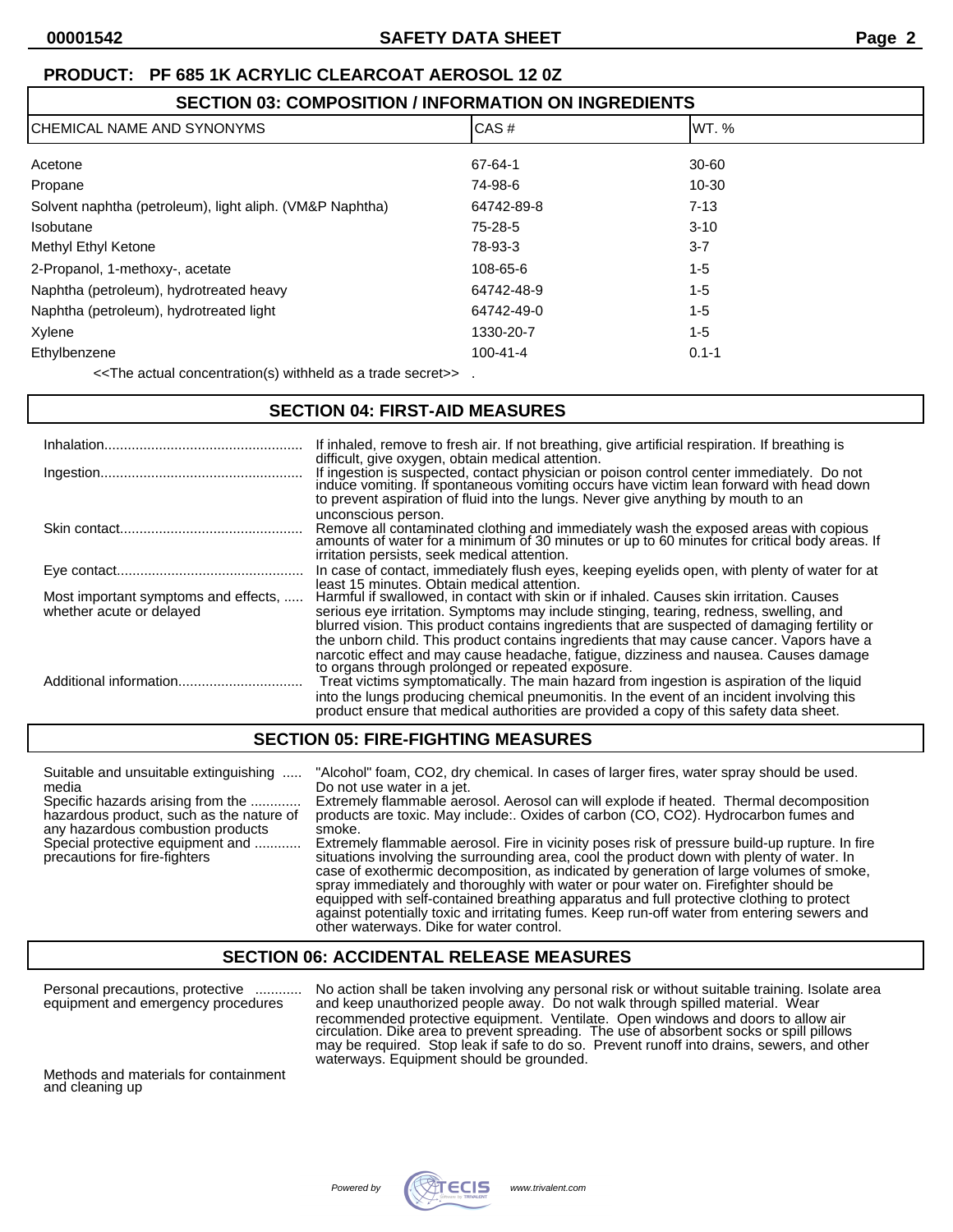# **SECTION 06: ACCIDENTAL RELEASE MEASURES**

| Leak/spill | Ventilate. Eliminate all sources of ignition. Contain the spill. Avoid all personal contact.<br>Evacuate all non-essential personnel. Prevent runoff into drains, sewers, and other<br>waterways. Absorb with earth, sand, or another dry inert material. Shovel or pump to drum<br>or salvage tank. Spilled material and water rinses are classified as chemical waste, and<br>must be disposed of in accordance with current local, provincial, state, and federal |
|------------|----------------------------------------------------------------------------------------------------------------------------------------------------------------------------------------------------------------------------------------------------------------------------------------------------------------------------------------------------------------------------------------------------------------------------------------------------------------------|
|            | regulations.                                                                                                                                                                                                                                                                                                                                                                                                                                                         |

#### **SECTION 07: HANDLING AND STORAGE**

| Precautions for safe handling                                   | Pressurized container: Do not pierce or burn, even after use. Do not use if spray button is<br>missing or defective. Do not spray on a naked flame or any other incandescent material.<br>Do not smoke while using or until sprayed surface is thoroughly dry. Do not pressurize, cut,<br>weld, braze, solder, drill, grind, or expose empty containers to heat, sparks or open flames.<br>Keep away from heat, sparks, and open flame. Always adopt precautionary measures<br>against build-up of static which may arise from appliances, handling and the containers in<br>which product is packed. Ground handling equipment. Avoid all skin contact and ventilate<br>adequately, otherwise wear an appropriate breathing apparatus. Avoid breathing vapours<br>or mist. Handle and open container with care. Employees should wash hands and face<br>before eating or drinking. |
|-----------------------------------------------------------------|-------------------------------------------------------------------------------------------------------------------------------------------------------------------------------------------------------------------------------------------------------------------------------------------------------------------------------------------------------------------------------------------------------------------------------------------------------------------------------------------------------------------------------------------------------------------------------------------------------------------------------------------------------------------------------------------------------------------------------------------------------------------------------------------------------------------------------------------------------------------------------------|
| Conditions for safe storage, including any<br>incompatibilities | Keep away from heat, sparks, and open flames. Keep container closed when not in use.<br>Store away from oxidizing and reducing materials. Store away from sunlight. Do not store<br>above 50 deg C.                                                                                                                                                                                                                                                                                                                                                                                                                                                                                                                                                                                                                                                                                 |

#### **SECTION 08: EXPOSURE CONTROLS / PERSONAL PROTECTION**

| <b>INGREDIENTS</b>                                             | <b>TWA</b>              | <b>ACGIH TLV</b><br><b>STEL</b>                                                                                                                                                                                                                                                                                                                                                                                                                                                                                         | <b>PEL</b>      | <b>OSHA PEL</b><br><b>STEL</b> | <b>NIOSH</b><br><b>REL</b> |
|----------------------------------------------------------------|-------------------------|-------------------------------------------------------------------------------------------------------------------------------------------------------------------------------------------------------------------------------------------------------------------------------------------------------------------------------------------------------------------------------------------------------------------------------------------------------------------------------------------------------------------------|-----------------|--------------------------------|----------------------------|
| Acetone                                                        | 250 ppm TLV             | 500 ppm<br>CA ON: 500ppm (TWA); 750ppm (STEL)                                                                                                                                                                                                                                                                                                                                                                                                                                                                           | 1,000 ppm       | Not established                | $250$ ppm                  |
| Propane                                                        | 1,000 ppm               | Not established                                                                                                                                                                                                                                                                                                                                                                                                                                                                                                         | 1,000 ppm       | Not established                | 1,000 ppm                  |
| Solvent naphtha<br>(petroleum), light aliph.<br>(VM&P Naphtha) | 100 ppm                 | 300 ppm                                                                                                                                                                                                                                                                                                                                                                                                                                                                                                                 | 100 ppm         | Not established                | Not established            |
| Isobutane                                                      | Not established         | Not established                                                                                                                                                                                                                                                                                                                                                                                                                                                                                                         | Not established | Not established                | 800 ppm                    |
| Methyl Ethyl Ketone                                            | 200 ppm                 | 300 ppm                                                                                                                                                                                                                                                                                                                                                                                                                                                                                                                 | 200 ppm         | Not established                | 200 ppm TWA                |
|                                                                |                         | CA ON: 200ppm (TWA), 300ppm (STEL)                                                                                                                                                                                                                                                                                                                                                                                                                                                                                      |                 |                                |                            |
| 2-Propanol, 1-methoxy-,<br>acetate                             | 50 ppm                  | 75 ppm                                                                                                                                                                                                                                                                                                                                                                                                                                                                                                                  | Not established | Not established                | Not established            |
| Naphtha (petroleum),<br>hydrotreated heavy                     | $175$ ppm               | Not established                                                                                                                                                                                                                                                                                                                                                                                                                                                                                                         | Not established | Not established                | Not established            |
| Naphtha (petroleum),<br>hydrotreated light                     | 1640 mg/m3<br>(heptane) | Not established                                                                                                                                                                                                                                                                                                                                                                                                                                                                                                         | Not established | Not established                | Not established            |
|                                                                | 1100 ppm (IDLH)         |                                                                                                                                                                                                                                                                                                                                                                                                                                                                                                                         |                 |                                |                            |
| Xylene                                                         | 50 ppm                  | $150$ ppm                                                                                                                                                                                                                                                                                                                                                                                                                                                                                                               | 100 ppm TWA     | Not established                | Not established            |
|                                                                |                         | CA ON: 100ppm (TWA); 150ppm (STEL)                                                                                                                                                                                                                                                                                                                                                                                                                                                                                      |                 |                                |                            |
| Ethylbenzene                                                   | $100$ ppm               | 125 ppm                                                                                                                                                                                                                                                                                                                                                                                                                                                                                                                 | 100 ppm         | Not established                | 100 ppm / STEL 125<br>ppm  |
|                                                                | CA ON: 20ppm (TWA)      |                                                                                                                                                                                                                                                                                                                                                                                                                                                                                                                         |                 |                                |                            |
| Appropriate engineering controls                               |                         | Provide natural or mechanical ventilation to control exposure levels below airborne<br>exposure limits. Local mechanical exhaust ventilation should be used at sources of air<br>contamination, such as open process equipment, or during purging operations, to capture<br>gases and fumes that may be emitted. Standard reference sources regarding industrial<br>ventilation (ie. ACGIH industrial ventilation) should be consulted for guidance about<br>adequate ventilation. Explosion-proof exhaust ventilation. |                 |                                |                            |
| Personal Protective Equipment                                  |                         | Chemical safety goggles. Chemical safety goggles and full faceshield if splash hazard                                                                                                                                                                                                                                                                                                                                                                                                                                   |                 |                                |                            |
|                                                                |                         | exists.<br>Wear skin protection equipment. The selection of skin protection equipment depends on                                                                                                                                                                                                                                                                                                                                                                                                                        |                 |                                |                            |
|                                                                |                         | the nature of the work to be performed. Insulated gloves. (for aerosols). Contact glove<br>supplier for recommendations.<br>Wear adequate protective clothes.<br>Safety boots per local regulations.                                                                                                                                                                                                                                                                                                                    |                 |                                |                            |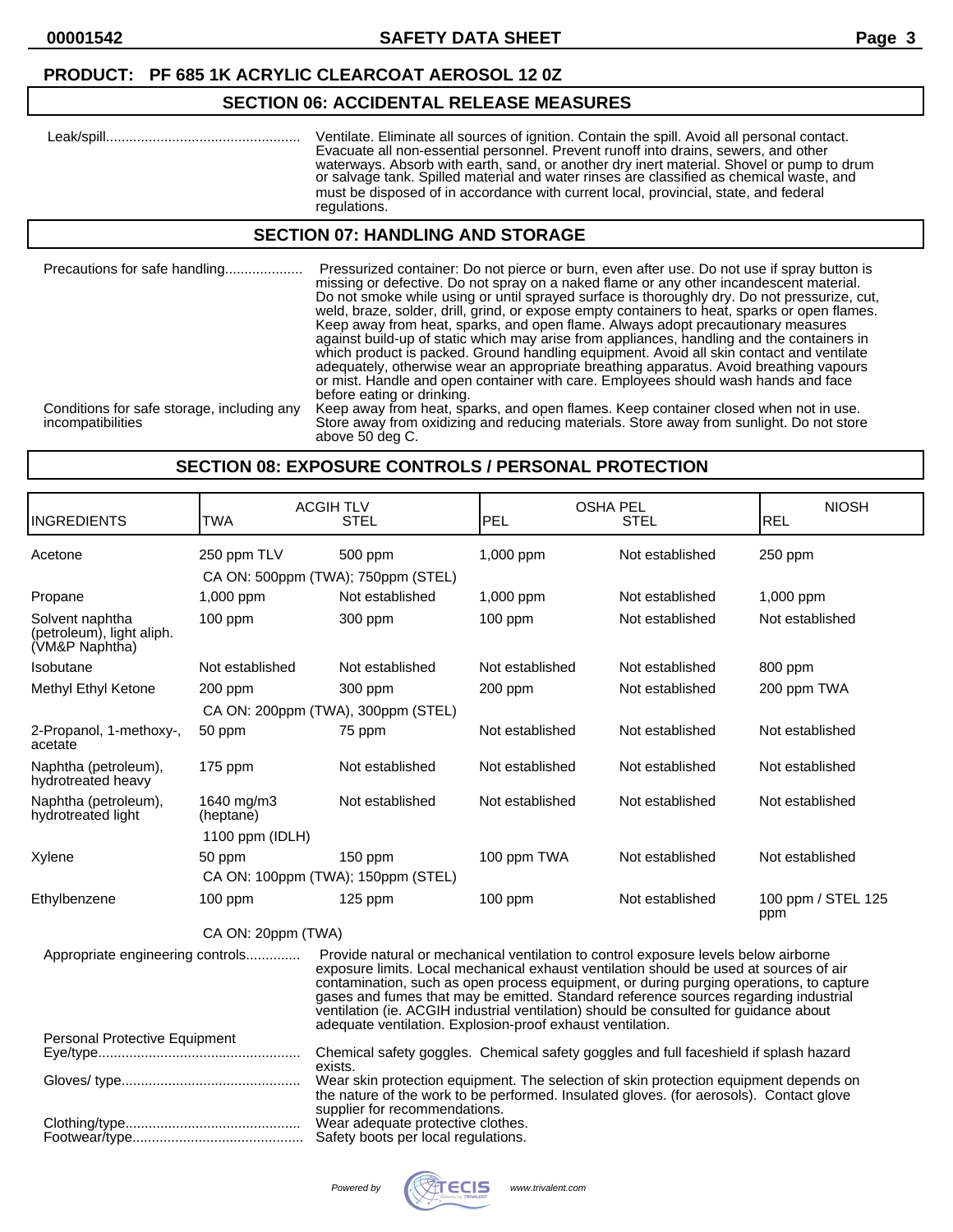# **SECTION 08: EXPOSURE CONTROLS / PERSONAL PROTECTION**

| Respiratory/type | Local exhaust ventilation is recommended. Wear an appropriate, properly fitted respirator                                                                                                                                         |
|------------------|-----------------------------------------------------------------------------------------------------------------------------------------------------------------------------------------------------------------------------------|
| Other/type       | when contaminant levels exceed the recommended exposure limits.<br>Emergency showers and eye wash stations should be available. Employees should wash<br>their hands and face before eating, drinking, or using tobacco products. |

#### **SECTION 09: PHYSICAL AND CHEMICAL PROPERTIES**

| Appearance/Physical state                      | Aerosol.                                        |
|------------------------------------------------|-------------------------------------------------|
|                                                | Clear.                                          |
|                                                | Characteristic odour.                           |
| Odour threshold (ppm)                          | Not available.                                  |
|                                                | Not applicable.                                 |
| Melting / Freezing point (deg C)               | $-95^{\circ}$ C ( $-139^{\circ}$ F). (acetone). |
| Initial boiling point / boiling range (deg C). | 56°C (133 °F). (acetone).                       |
| Flash point (deg C), method                    | -18°C. (estimate for liquid). (acetone).        |
|                                                | Not available.                                  |
| Flammability (solids and gases)                | Flammable aerosol.                              |
| Upper flammable limit (% vol)                  | 9.5. (propellant).                              |
| Lower flammable limit (% vol)                  | 1.8. (propellant).                              |
| Vapour pressure (psig)                         | Not available.                                  |
|                                                | Not available.                                  |
| Relative Density (Specific Gravity)            | 0.737.                                          |
|                                                | 6.15.                                           |
|                                                |                                                 |
| Partition coefficient - n-octanol/water        | Negligible.                                     |
|                                                | Not available.                                  |
| Auto ignition temperature (deg C)              | 460 °C (propellant).                            |
| Decomposition temperature                      | Not available.                                  |
|                                                | Not available.                                  |
|                                                | 54.16.                                          |
|                                                | 2.92 lbs/USG; 349.9 g/L.                        |

#### **SECTION 10: STABILITY AND REACTIVITY**

| Possibility of hazardous reactions<br>Conditions to avoid, including static | Product is stable; hazardous polymerization will not occur.<br>Stable at normal temperatures and pressures.<br>Hazardous polymerization will not occur.<br>Keep away from heat. Electrostatic charge. |
|-----------------------------------------------------------------------------|-------------------------------------------------------------------------------------------------------------------------------------------------------------------------------------------------------|
| discharge, shock or vibration                                               |                                                                                                                                                                                                       |
|                                                                             | Strong acids. Strong bases. Strong oxidizers. Aldehydes. Ammonia. Reducing agents.                                                                                                                    |
|                                                                             | Acetone may ignite or react violently with strong oxidizing agents, such as chromic acid,                                                                                                             |
|                                                                             | chromium trioxide, chromyl chloride, hot nitric acid, potassium permanganate (in an                                                                                                                   |
|                                                                             | alkaline medium), or peroxides.                                                                                                                                                                       |
| Hazardous decomposition products                                            | No hazardous decomposition products when stored and handled correctly. See                                                                                                                            |
|                                                                             | hazardous combustion products section 5.                                                                                                                                                              |

# **SECTION 11: TOXICOLOGICAL INFORMATION**

| <b>INGREDIENTS</b>                                       | <b>LC50</b>                                                 | LD50                                                                                 |
|----------------------------------------------------------|-------------------------------------------------------------|--------------------------------------------------------------------------------------|
| Acetone                                                  | 50,100 mg/m3 8 hours, rat                                   | 5,800 mg/kg (rat oral)                                                               |
| Propane                                                  | $>1,464$ mg/L 15 minutes rat                                | Not available                                                                        |
| Solvent naphtha (petroleum), light aliph. (VM&P Naphtha) | 3400 ppm 4hr Rat                                            | >2000 mg/kg Oral Rat >2000<br>mg/kg Dermal Rat                                       |
| Isobutane                                                | 52 mg/L 1 hour mouse                                        | Not available                                                                        |
| Methyl Ethyl Ketone                                      | >5,000 ppm (6 hours, rat), 11000<br>ppm (45 minutes, mouse) | 3,400 mg/kg (rat, oral),<br>>8000 mg/kg (rabbit, dermal), 670<br>mg/kg (mouse, oral) |
| 2-Propanol, 1-methoxy-, acetate                          | Not Available                                               | 8,532 mg/kg rat oral<br>5,000 mg/kg dermal rabbit                                    |
| Naphtha (petroleum), hydrotreated heavy                  | $>8500$ mg/m3 (rat, 4 hr)                                   | $>6000$ mg/kg (oral, rat)                                                            |
| Naphtha (petroleum), hydrotreated light                  | 73680 ppm 4 hours rat                                       | $>5000$ mg/kg (oral, rat) $>3160$<br>mg/mg (dermal, rabbit)                          |
| Xylene                                                   | 6350 ppm 4 hours rat                                        | >3523 mg/kg rat oral                                                                 |
| Ethylbenzene                                             | No data                                                     | 3,500 mg/kg rat oral<br>17,800 mg/kg rabbit dermal                                   |

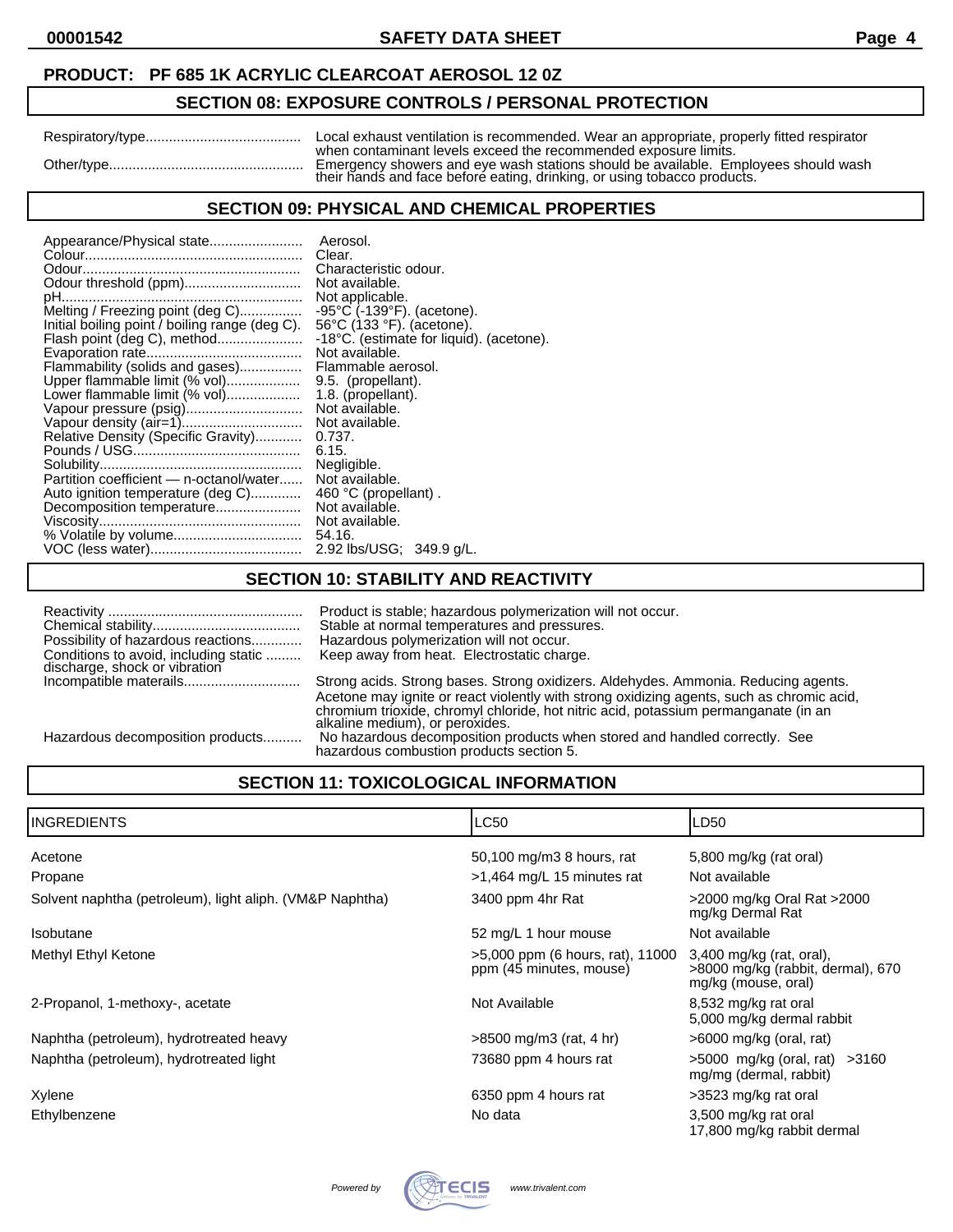# **SECTION 11: TOXICOLOGICAL INFORMATION**

| Symptoms related to the physical, chemical<br>and toxicological characteristics | Eye contact. Skin contact. Inhalation.                                                                                                                                                                                                                                                                                                                                                                                                                                                                                                               |
|---------------------------------------------------------------------------------|------------------------------------------------------------------------------------------------------------------------------------------------------------------------------------------------------------------------------------------------------------------------------------------------------------------------------------------------------------------------------------------------------------------------------------------------------------------------------------------------------------------------------------------------------|
| Effects of acute exposure                                                       | Causes skin irritation. Causes eye irritation. Can cause tearing, reddening and swelling.<br>May cause temporary corneal damage. Ingestion may cause adverse health effects.<br>Breathing of high vapour concentrations may cause anesthetic effects and serious health<br>effects. Excessive inhalation of vapours can cause respiratory irritation, dizziness,<br>headache, vomiting and unconsciousness. Inhalation of vapours causes irritation to the<br>nose, throat and respiratory tract. Aspiration of liquid into lungs can cause chemical |
|                                                                                 | pneumonitis.<br>Intentional misuse by deliberately concentrating and inhaling this product may be harmful<br>or fatal. Breathing high concentrations of vapour may cause anesthetic effects and serious<br>health effects. Chronic exposure to organic solvents may cause permanent brain and                                                                                                                                                                                                                                                        |
|                                                                                 | nervous system damage. Prolonged or repeated skin contact may cause drying or cracking<br>of skin.                                                                                                                                                                                                                                                                                                                                                                                                                                                   |
|                                                                                 | Ethylbenzene is known to the state of California to cause cancer and developmental effects<br>and is listed by IARC as a Group 2B Carcinogen. Xylene has been listed by IARC as a<br>Group 3; not classifiable as to its carcinogenicity to humans.                                                                                                                                                                                                                                                                                                  |
|                                                                                 | The data does not allow for an adequate assessment of the mutagenic effect.<br>Solvent Naphtha is classified as a possible reproductive toxin. High level exposure to Xylene in some animal studies have been reported to cause health effects on the<br>developing embryo/fetus. The relevance of this to humans is not known. In one study,                                                                                                                                                                                                        |
| Sensitizing capability of material<br>Specific Target Organ Toxicity            | Methyl Ethyl Ketone has been found to cause embryol toxicity in large concentrations.<br>Not expected.<br>May cause drowsiness or dizziness. May cause respiratory irritation. Causes damage to<br>organs through prolonged or repeated exposure.                                                                                                                                                                                                                                                                                                    |

# **SECTION 12: ECOLOGICAL INFORMATION**

|  | Product data not available. |
|--|-----------------------------|
|--|-----------------------------|

#### **SECTION 13: DISPOSAL CONSIDERATIONS**

# **SECTION 14: TRANSPORT INFORMATION**

| exemption when shipped in containers less than 1 Litre.                                                                                                                                         |
|-------------------------------------------------------------------------------------------------------------------------------------------------------------------------------------------------|
| without checking appropriate IATA regulations.<br>regulations for limited quantity exemptions.                                                                                                  |
| Potential marine pollutant.<br>In accordance with Part 2.2.1 of the Transportation of Dangerous Goods Regulations (July<br>2, 2014) - we certify that classification of this product is correct |

### **SECTION 15: REGULATORY INFORMATION**

| <b>SARA Title III</b>                                                                    | On Domestic Substances List (DSL).<br>All components are listed.<br>This product is considered hazardous under the OSHA Hazard Communication Standard.                                                                  |
|------------------------------------------------------------------------------------------|-------------------------------------------------------------------------------------------------------------------------------------------------------------------------------------------------------------------------|
| Section 302 - extremely hazardous                                                        | None.                                                                                                                                                                                                                   |
| substances<br>Section 311/312 - hazard categories<br>EPA hazardous air pollutants (HAPS) | Immediate health, delayed health, fire hazard.<br>Ethylbenzene. Glycol ethers. Xylene.<br>Cobalt compounds. Ethylbenzene. Glycol ethers. Xylene.                                                                        |
| 40CFR63                                                                                  | ***! WARNING: This product can expose you to chemicals including [see below], which<br>are known to the State of California to cause cancer. (Ethyl benzene).<br>For more<br>information, go to www.P65Warnings.ca.gov. |